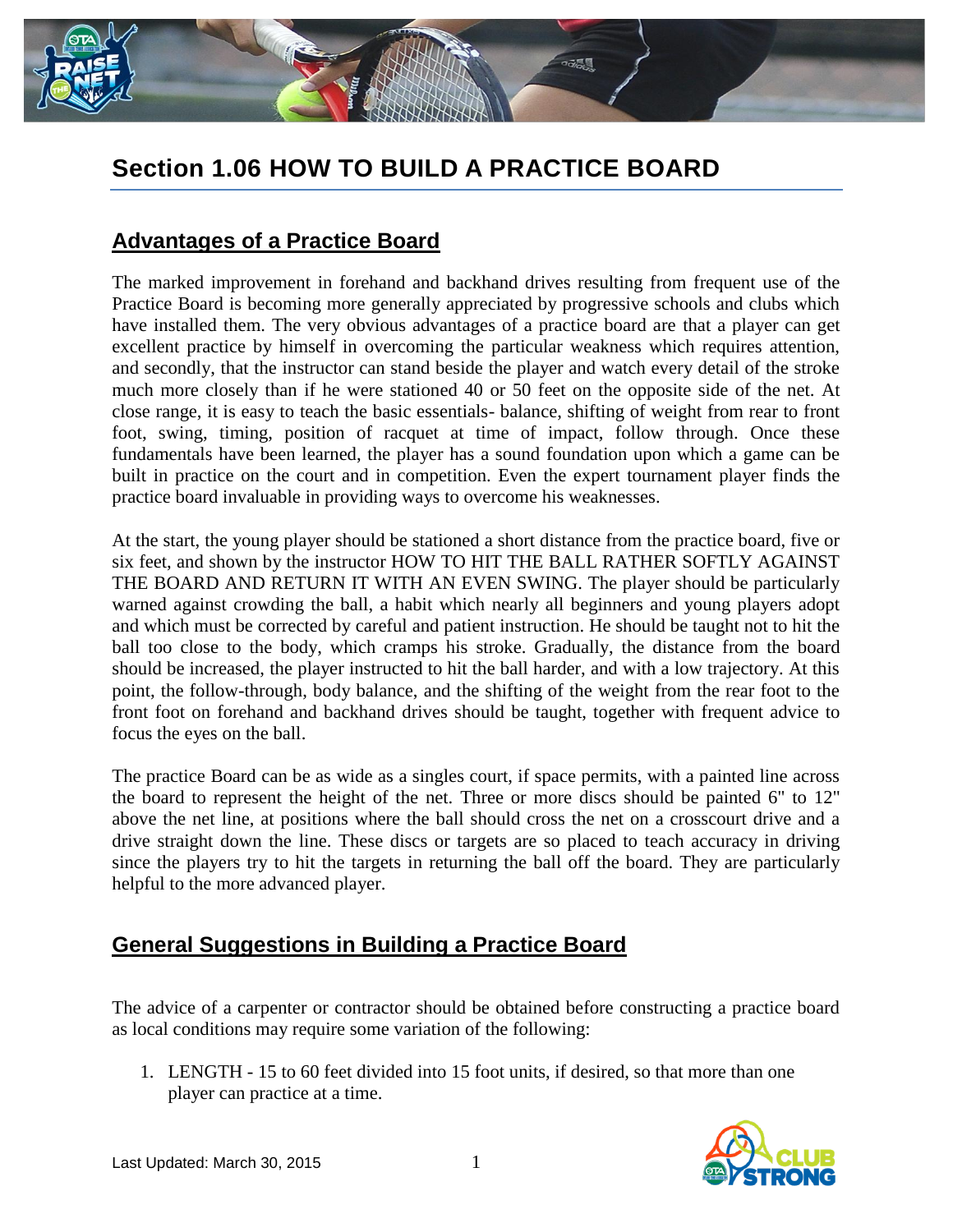

- 2. HEIGHT 12 feet
- 3. SUPPORTING POSTS 15 ft. Vertical 4" X 4" posts spaced 5 ft. apart and sunk in 3 ft. of concrete or creosoted and sunk 3 ft. in ground and braced by 2" X 3" supports.
- 4. HORIZONTAL FURRING 2" X 2" furring spaced 1 ft. apart from bottom to top of uprights.
- 5. REBOUND 2" tongue and groove finished floor boards, 5" or 6" wide,nailed vertically
- 6. SURFACE to the cross furring by 4" galvanized nails, countersunk, at least 3 nails to a board.
- 7. MARKINGS Practice board to be painted dark green with a white line indicating proper position of top of net 3 ft. above court surface at the centre and raising toward the edges. Also, if desired, a horizontal line 11 ft. high marking a "lob" line.
- 8. Three or more discs may also be painted 6" to 12" above the net line, at positions where the ball should cross the net on a crosscourt drive and a drive straight down the lines. These discs or targets are so placed to teach accuracy in driving, since the players try to hit the targets in returning the ball off the board. They are particularly helpful to the more advanced player. If, instead of discs, holes are cut in the same positions, interest in practice may be increased.
- 9. TOP NET Support pieces nailed to top of uprights, projecting at an upward angle of about 30 degrees and extending outward over the practice board about 5 ft. to be topped with 1" chicken wire or old tennis netting.

## **EXAMPLE**

The framework is made of four 12 ft. 4" X 4" hemlock posts set 6 ft. apart and 3 ft. into the ground. The actual work on the board was done with the whole thing laid flat on the ground. The four posts were laid on the ground first and on top of these were laid five 2 X 4s flat side down and securely spiked on the posts, which makes them parallel to the ground. Every joint was painted before putting the pieces together so as to make the whole structure as weather and waterproof as possible. On top of these was laid (as it lay on the ground) a floor of ordinary 3" matched fur flooring. Each edge of each board was painted also before it was laid so that when the board was finished, there was no joint that was exposed to the elements.

This makes a board which is 18 ft. long and 9 ft. high with the boards laid vertical. As the boards run this way, there is no piecing of the floor as the longest piece is only 9 ft. long.

The boards were raised into place and secured by using four 2" X 4 planks as braces. These were spiked to the top of the main posts at the top of the braces and then to four 10" X 10" posts set 2 ft. into the ground. As this particular board was set against a low bank, there was no need for full-length braces, but where the ground is level, longer braces would be needed.

On top of this board is a head piece which makes a roof over the width of the board and forms a drip edge on the back side to prevent the water from running down the full height of the boards.

Above all, this is a screen frame of 2 X 4's which slants out over the front of the board at an